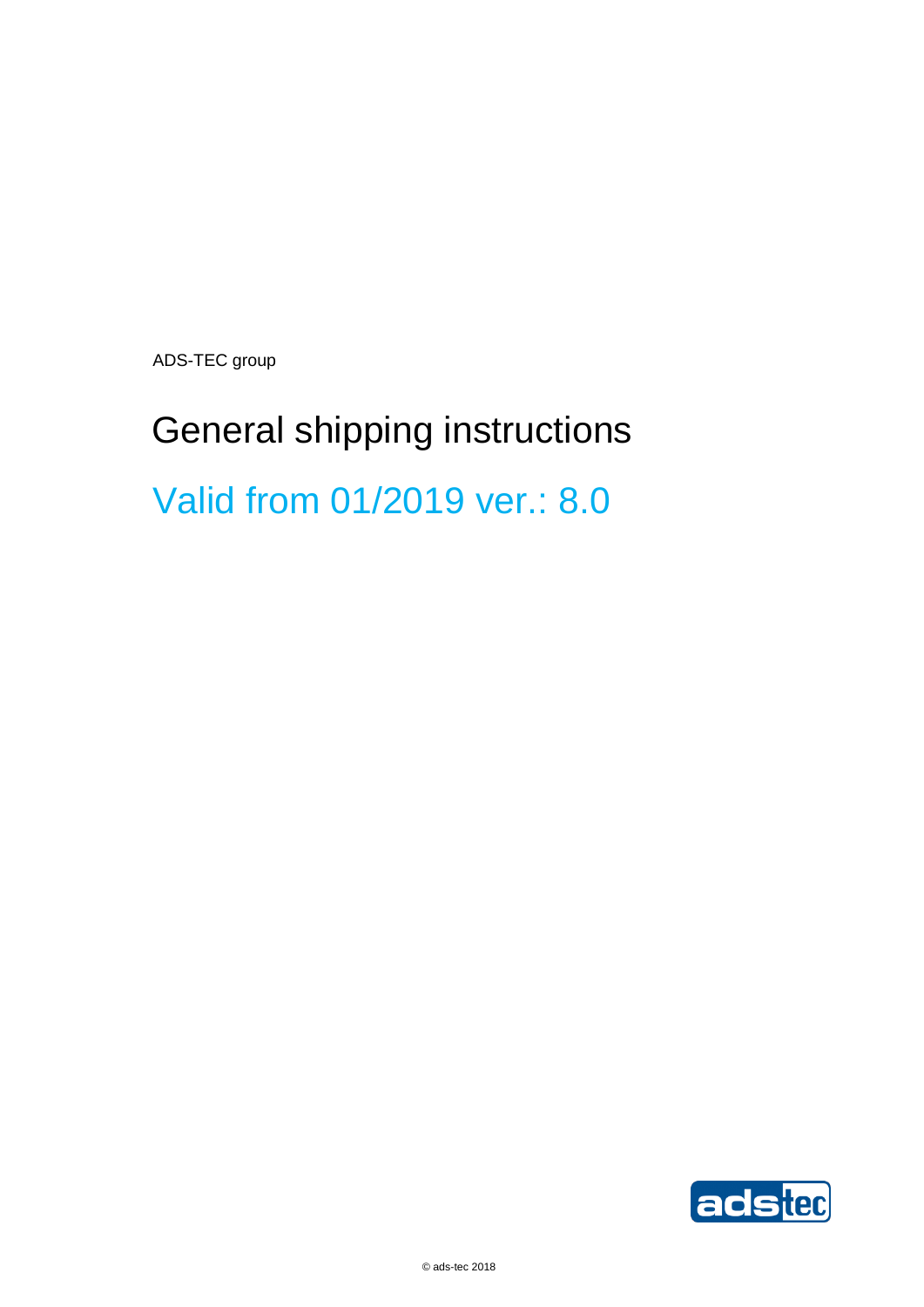#### Index

| Version | Date       | Editor | Modification                           |
|---------|------------|--------|----------------------------------------|
| 1.0     | 19.11.2007 | SnRg   | First issue                            |
| 2.0     | 23.07.2009 | SeDa   | New address Wilsdruff                  |
| 3.0     | 18.03.2010 | SeDa   | <b>Update Contact persons</b>          |
| 4.0     | 28.06.2010 | TsGf   | <b>Update Contact persons</b>          |
| 5.0     |            |        | Not released                           |
| 6.0     | 10.05.2013 | RdLw   | New forwarders, Update Contact persons |
| 7.0     | 01.07.2016 | RdLw   | New forwarders, Update Contact persons |
| 8.0     | 27.12.2018 | RdLw   | New ads-tec companies, new forwarders, |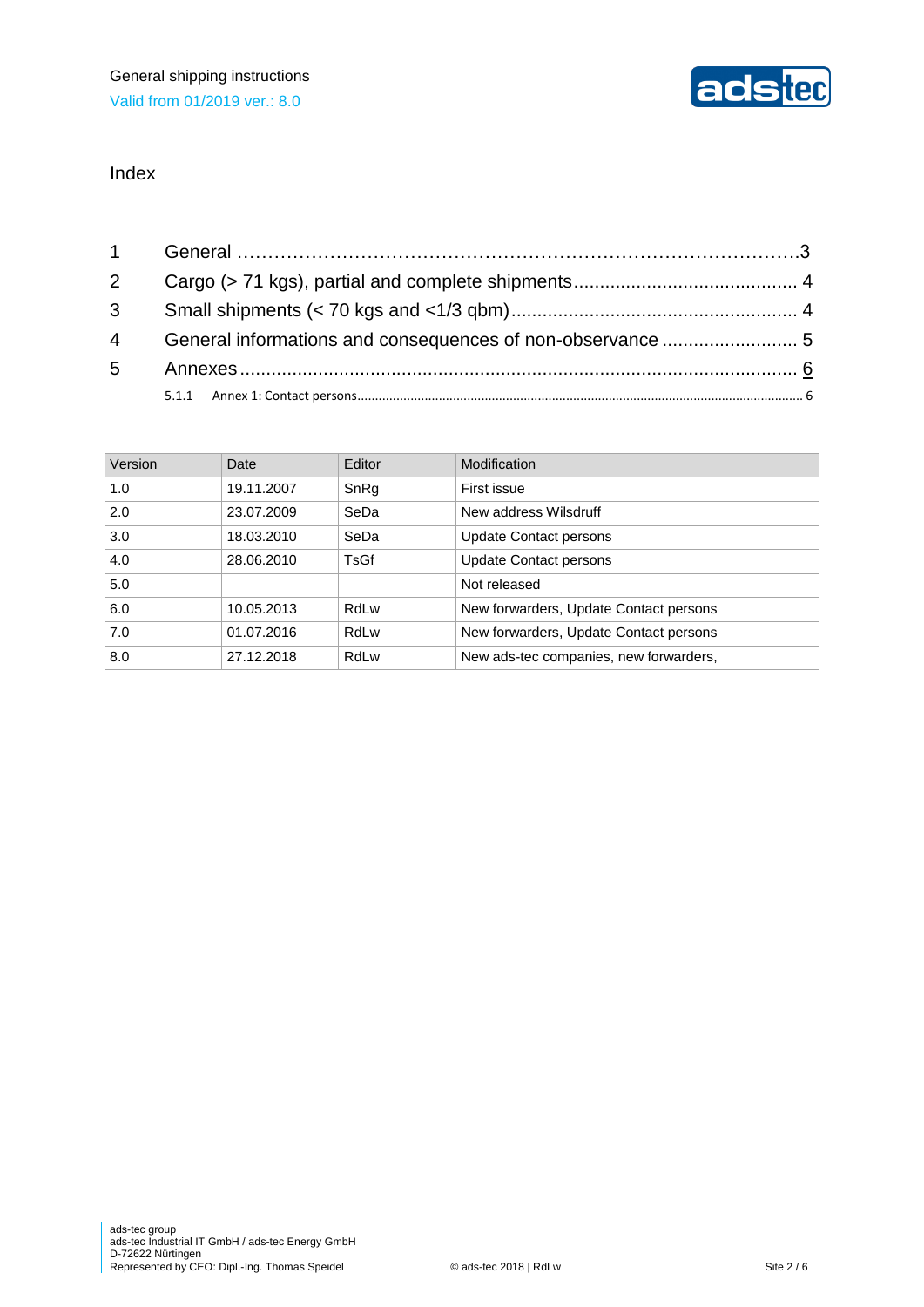

# General

### 1.1 Effective Date

This shipping instruction applies for all suppliers of the plants of ADS-TEC group until further notice. The Instruction is effective from the date official announced by January 01, 2019

# 1.2 Terms

Cost of Freight, Charges, Taxes and Duties will be shared between ADS-TEC group and the supplier strictly according to the delivery term (INCOTERMS 2010) stated in the ADS-TEC P/O. Forwarders will charge each share directly.

# 1.3 Scheduling shipments and required documents

The shipment according to section 2 must be announced to the local forwarder agency before 12 o'clock at the day of the acknowledged delivery by fax or email (see sec.2). Required documents:

- a. exact pickup address and time
- b. Weight, quantity und measurements of the packages as well as their stackability
- c. detailed information for the required vehicle (auto-hoist, cooling, etc.) and the type of loading (fork-lift, crane, etc.)
- d. delivery address with detailed information of the place of unloading
- e. Invoice and Packing List for export and customs purposes including Customs Tariff Code (HS-Code) for each part.

#### 1.4 Instructions to supplier

The ADS-TEC P/O in most cases will state the intended means of transport. If not expressly mentioned the means of transport depends on the weight of the shipment. For weight  $<$  70 kg and  $<$  1/3 gbm see 3.1 For weight > 71 kg see 2.

### 1.5 Appropriate ads-tec company

The ADS-TECs operating companies are

.

#### **ads-tec Industrial IT GmbH** and **ads-tec Energy GmbH**

(the former ads-tec GmbH is neither buying nor receiving goods, nor paying freight. All accounts of ads-tec GmbH have been closed)

Supplier has to split all shipments properly into **ads-tec Industrial IT GmbH** and **ads-tec Energy GmbH** shipments and **has to order the transport for each of the two companies properly.**

**(the former ads-tec GmbH in NO CASE is a valid consignee)**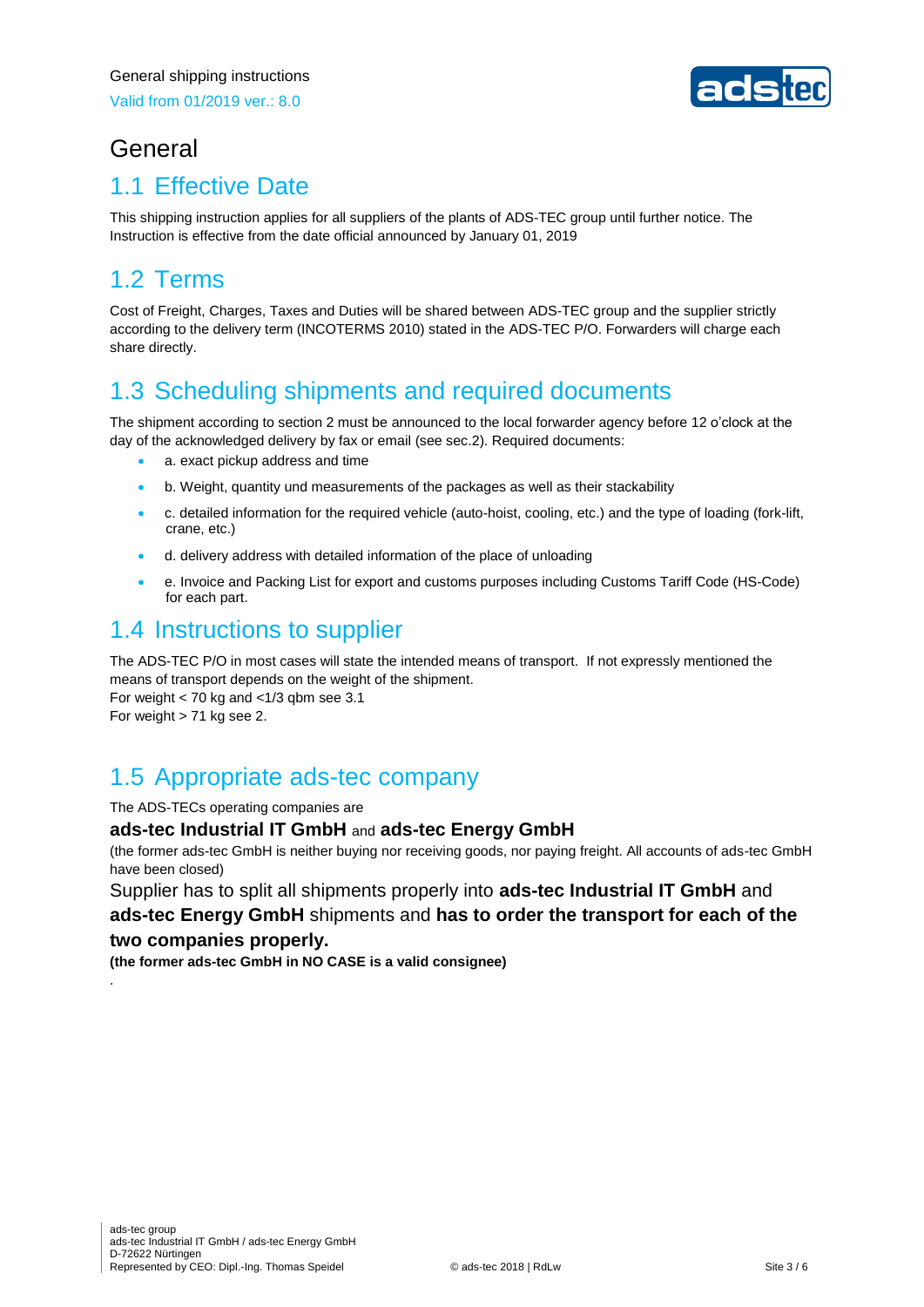



#### <span id="page-3-0"></span>2 Cargo ("Big Shipments" w. total gross weight > 71 kg), partial and complete shipments

#### 2.1 Airfreight and Sea Freight from outside Europe with weight between 71 – 800 kg

Shipments with weight 100-800 kg are handled preferably by **LOGWIN. (However see 2.2!)** The contact persons of LOGWIN depend on the supplier's home country and can be obtained from the local forwarder subsidiaries. ( **<https://www.logwin-logistics.com/index.html>** )

the forwarder Kühne + Nagel [\(http://www.kn-portal.com/\)](http://www.kn-portal.com/) can be used as a second source. However only after consulting with the transport management of ADS-TEC

**ADS-TEC P/O may instruct the supplier to arrange Sea Freight (or Sea-/Air-Combined Freight or Train). In case there is no clear instruction about the transport in the ADS-TEC P/O, the supplier has to contact the transport management of ADS-TEC group or the purchase department.**

# 2.2 Cargo > 800 kg or > 2 qbm from outside Europe

For these shipments the forwarder must be determined case by case individually with the transport management of ADS-TEC group. (**see Annex 1**) before ordering the transport service. Transport management of ADS-TEC group may decide to order the forwarder.

# 2.3 Cargo from Europe

For these shipments **the general means of transport is Standard Road Transport!**  The forwarder must be determined case by case individually with the transport management of ADS-TEC group. (**see Annex 1**) before ordering the transport service.

Transport management or Purchase Departments of ADS-TEC group may decide to order the forwarder or may define a forwarder until recalled.

#### <span id="page-3-1"></span>3 Small shipments

### (for total gross weight <70 kg and < 1/3 qbm)

#### 3.1 International

Shipments from countries **outside Europe**, for all goods up to a total gross weight of 70 kg and/or <1/3 qbm, have to be dispatched exclusively with **UPS**. The shipments must be separated according to the General Packing Instruction.

- Package sizes: according to General Packing Instruction; max. 600 x 400 x 400 mm (LxWxH) and 30 kg.
- Small shipments have to be dispatched without sub-pallet. In case pallet is inevitable the shipment must be shipped with the forwarder for General Cargo noted section 2.

Dispatch service: foreign shipments with "UPS Express Saver" (=UPS Worldwide Saver ®). Other service only with written permission of ADS-TEC.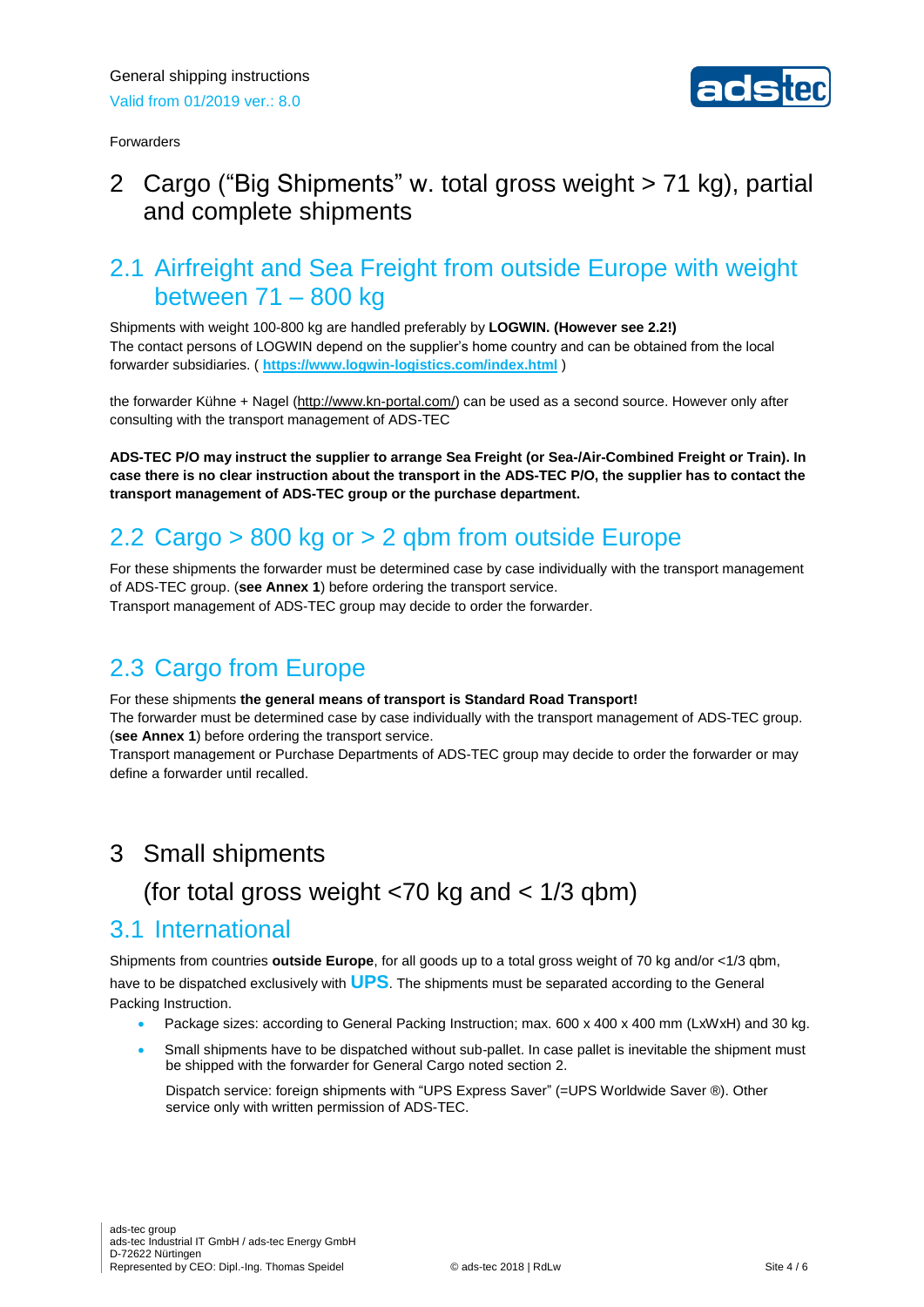#### General shipping instructions

Valid from 01/2019 ver.: 8.0



• Supplier has to register a shipment via the ADS-TEC UPS Portal only:

[https://row.ups.com/Default.aspx?Company=ADS-](https://row.ups.com/Default.aspx?Company=ADS-TEC&LoginId=75gdHtebg58kd98&Password=84gT54h(hd7h2)[TEC&LoginId=75gdHtebg58kd98&Password=84gT54h\(hd7h2](https://row.ups.com/Default.aspx?Company=ADS-TEC&LoginId=75gdHtebg58kd98&Password=84gT54h(hd7h2)

#### **by copy & paste** into URL field

(clicking the link will not lead to ADS-TEC UPS entry site)

- for detailed instructions and problem solving please contact the transport management of ADS-TEC group. (see Annex 1)
- please note: you have to fill out mandatory fields only.

#### 3.2 Europe

Shipments from countries **in Europe**, for all goods up to a total gross weight of 70 kg and/or <1/3 qbm have to be dispatched exclusively with **UPS Standard**. The shipments must be separated according to the General Packing Instruction.

- Package sizes: according to General Packing Instruction; max. 600 x 400 x 400 mm (LxWxH) and 30 kg.
- Small shipments have to be dispatched without sub-pallet. In case pallet is inevitable the shipment must be shipped with the forwarder for General Cargo noted section 2.
- Dispatch service: foreign shipments with "UPS Express Saver" (=UPS Worldwide Saver ®). Other service only with written permission of ADS-TEC GmbH.

#### <span id="page-4-0"></span>4 General information and consequences of non-observance

- All additional costs created through non-compliance with these Shipping Instructions will be charged at the burden of the supplier, particularly:
	- the assignment of the wrong forwarder
	- the assignment of the wrong service
	- the assignment of the wrong ads-tec company or location
	- costs, resulting of wrong shipment registration and incorrect transport documents
- We will not accept any kind of freight costs by third-party forwarding agents
- We will not accept any kind of freight costs, which the supplier bills to ADS-TEC.
- In principle, no shipments with cash on delivery are to be dispatched